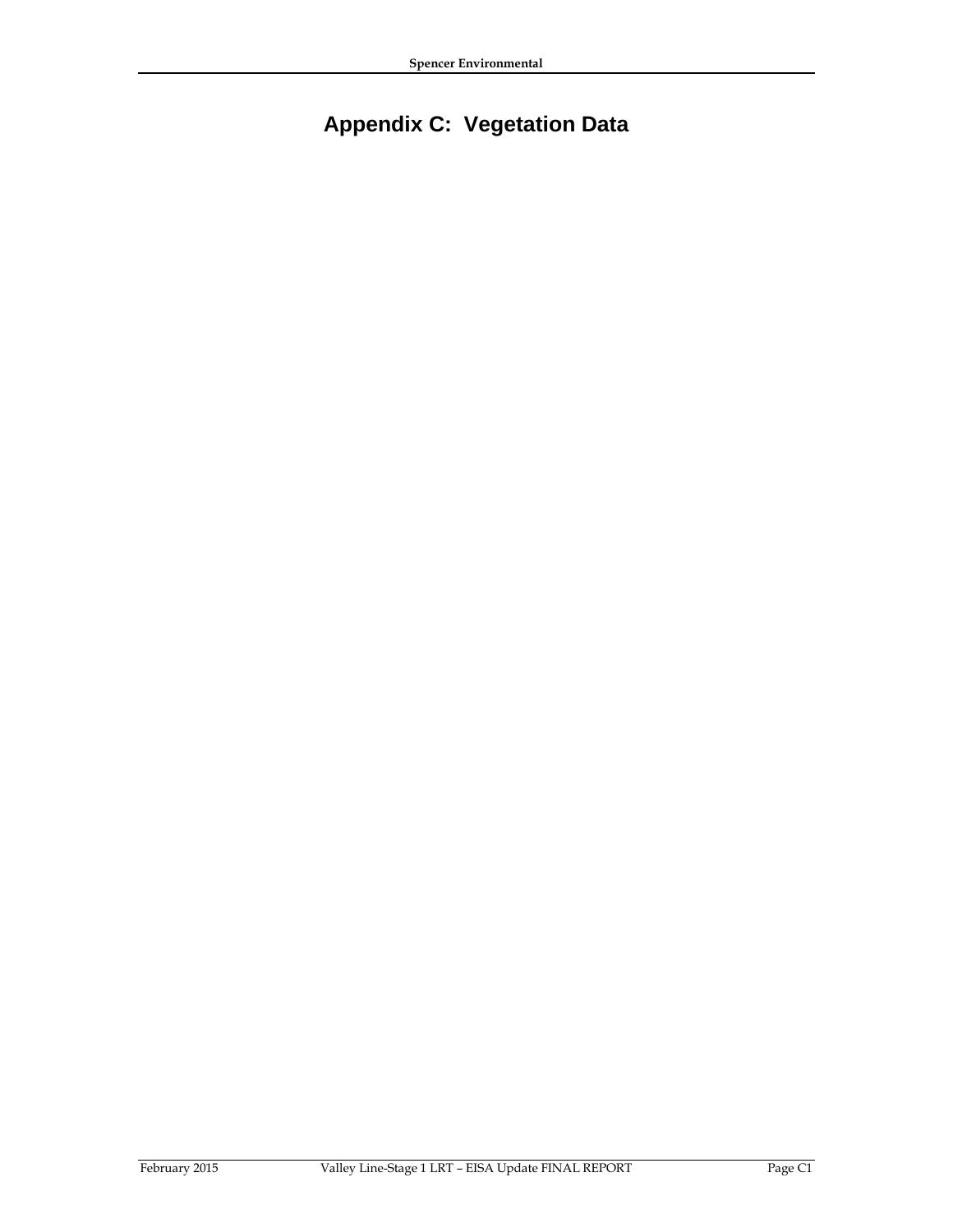| <b>Species</b>             |                         |                |                               | <b>Louise McKinney Riverfront Park</b> |                        |                                 |                                            |                               |
|----------------------------|-------------------------|----------------|-------------------------------|----------------------------------------|------------------------|---------------------------------|--------------------------------------------|-------------------------------|
| <b>Scientific Name</b>     | <b>Common Name</b>      | Origin         | <b>ACIMS</b><br><b>Status</b> | <b>Grassland</b>                       | Grass-<br><b>Shrub</b> | <b>Manitoba</b><br><b>Maple</b> | Poplar-<br><b>Manitoba</b><br><b>Maple</b> | <b>Planted</b><br><b>Beds</b> |
| Achillea millefolium       | common yarrow           | Native         | S <sub>5</sub>                | $\overline{O}$                         |                        |                                 |                                            |                               |
| Actaea rubra               | red and white baneberry | Native         | S <sub>5</sub>                |                                        |                        |                                 | $\overline{F}$                             |                               |
| Aralia nudicaulis          | wild sarsaparilla       | Native         | S <sub>5</sub>                |                                        |                        | $\mathbf R$                     | $\mathbf{A}$                               |                               |
| Arctium sp.                | burdock                 | <b>Noxious</b> | <b>SNA</b>                    | $\mathbf F$                            | $\overline{O}$         |                                 | $\mathbf R$                                |                               |
| Artemisia absinthium       | absinthe wormwood       | Exotic         | <b>SNA</b>                    | $\overline{\mathrm{F}}$                | $\overline{O}$         |                                 | $\overline{O}$                             |                               |
| Artemisia ludoviciana      | prairie sagewort        | Native         | S <sub>5</sub>                | $\mathcal{O}$                          | $\overline{O}$         |                                 | ${\bf R}$                                  |                               |
| Brassica sp.               | canola cultivar         | Exotic         | <b>SNA</b>                    | $\mathbf R$                            | $\overline{R}$         |                                 |                                            |                               |
| Chenopodium album          | lamb's-quarters         | Exotic         | <b>SNA</b>                    | F                                      | $\mathbf{A}$           |                                 |                                            |                               |
| Cirsium arvense            | creeping thistle        | <b>Noxious</b> | <b>SNA</b>                    | $\overline{F}$                         |                        | $\overline{O}$                  | $\mathbf R$                                |                               |
| Cosmos sp.                 | cosmos cultivar         | Exotic         | <b>SNA</b>                    |                                        |                        |                                 |                                            |                               |
| Dianthus sp.               | pink cultivar           | Exotic         | <b>SNA</b>                    |                                        |                        |                                 |                                            |                               |
| Epilobium<br>angustifolium | common fireweed         | Native         | S <sub>5</sub>                | $\mathbf R$                            |                        |                                 |                                            |                               |
| Erigeron sp.               | fleabane                | Native         |                               |                                        |                        |                                 | $\mathbf R$                                |                               |
| Erysimum<br>cheiranthoides | wormseed mustard        | Native         | S <sub>5</sub>                | $\mathbf{O}$                           |                        |                                 |                                            |                               |
| Euphorbia esula            | leafy spurge            | <b>Noxious</b> | <b>SNA</b>                    | $\mathbf R$                            | $\mathbf R$            |                                 |                                            |                               |
| Eurybia conspicua          | showy aster             | Native         | S <sub>5</sub>                |                                        |                        |                                 | ${\bf F}$                                  |                               |
| Galeopsis tetrahit         | hemp-nettle             | Exotic         | <b>SNA</b>                    | $\overline{R}$                         |                        |                                 |                                            |                               |
| Galium boreale             | northern bedstraw       | Native         | S <sub>5</sub>                |                                        | $\mathbf R$            | $\mathbf R$                     | $\mathsf{A}$                               |                               |
| Kochia scoparia            | summer-cypress          | Exotic         | <b>SNA</b>                    |                                        |                        |                                 | $\mathbf R$                                |                               |
| Lactuca serriola           | prickly lettuce         | Exotic         | <b>SNA</b>                    | $\mathbf{O}$                           | $\mathbf{O}$           |                                 | $\mathbf{O}$                               |                               |
| Lappula squarrosa          | bluebur                 | Exotic         | <b>SNA</b>                    | $\mathbf R$                            |                        |                                 |                                            |                               |
| Lathyrus ochroleucus       | cream-colored vetchling | Native         | S <sub>5</sub>                | $\overline{F}$                         |                        |                                 | ${\bf F}$                                  |                               |
| Lavatera sp.               | lavatera cultivar       | Exotic         | <b>SNA</b>                    |                                        |                        |                                 |                                            |                               |
| Linaria vulgaris           | common toadflax         | <b>Noxious</b> | <b>SNA</b>                    | $\mathbf{O}$                           | $\mathbf F$            |                                 |                                            |                               |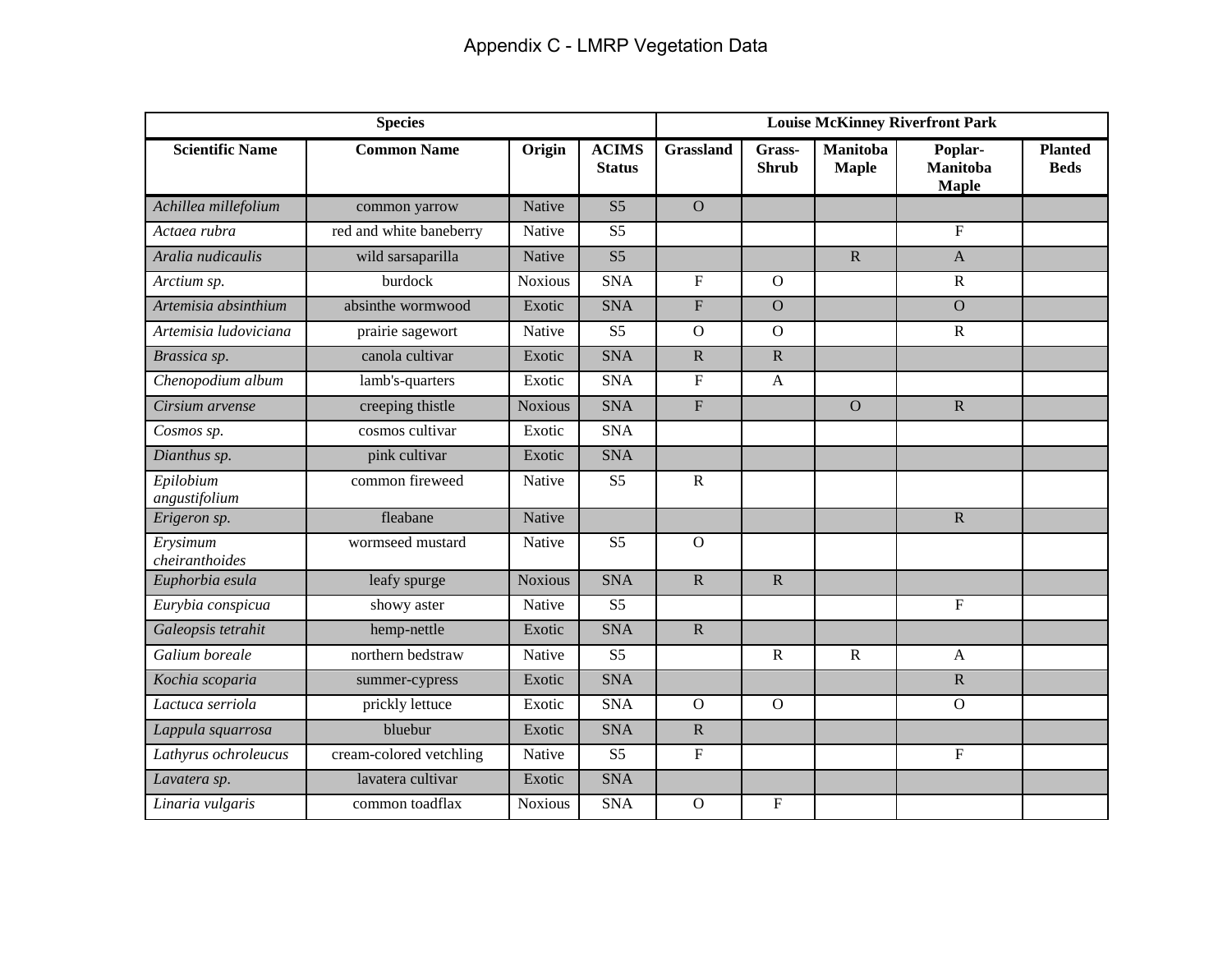| <b>Species</b>               |                              |                |                               | <b>Louise McKinney Riverfront Park</b> |                         |                                 |                                            |                               |
|------------------------------|------------------------------|----------------|-------------------------------|----------------------------------------|-------------------------|---------------------------------|--------------------------------------------|-------------------------------|
| <b>Scientific Name</b>       | <b>Common Name</b>           | Origin         | <b>ACIMS</b><br><b>Status</b> | <b>Grassland</b>                       | Grass-<br><b>Shrub</b>  | <b>Manitoba</b><br><b>Maple</b> | Poplar-<br><b>Manitoba</b><br><b>Maple</b> | <b>Planted</b><br><b>Beds</b> |
| Lotus corniculatus           | bird's-foot trefoil          | Exotic         | <b>SNA</b>                    | $\mathbf R$                            |                         |                                 | $\overline{O}$                             |                               |
| Maianthemum<br>canadense     | wild lily-of-the-valley      | Native         | S <sub>5</sub>                |                                        |                         |                                 | $\overline{O}$                             |                               |
| Matricaria<br>matricarioides | pineappleweed                | Exotic         | <b>SNA</b>                    |                                        | $\Omega$                |                                 |                                            |                               |
| Medicago sativa              | alfalfa                      | Exotic         | <b>SNA</b>                    | $\mathbf{O}$                           | $\mathbf F$             |                                 | ${\bf R}$                                  |                               |
| Melilotus alba               | white sweet-clover           | Exotic         | <b>SNA</b>                    | $\overline{O}$                         | $\overline{O}$          |                                 | $\overline{O}$                             |                               |
| Melilotus officinale         | yellow sweet-clover          | Exotic         | <b>SNA</b>                    | $\overline{O}$                         | $\overline{\mathrm{F}}$ |                                 |                                            |                               |
| Mertensia paniculata         | tall lungwort                | Native         | S <sub>5</sub>                |                                        |                         |                                 |                                            |                               |
| Osmorhiza longistylis        | smooth sweet cicely          | Native         | S <sub>2</sub>                |                                        |                         |                                 | $\overline{R}$                             |                               |
| Plantago major               | common plantain              | Exotic         | <b>SNA</b>                    | $\overline{O}$                         | $\mathbf{X}$            |                                 |                                            |                               |
| Polygonum<br>convolvulus     | wild buckwheat               | Exotic         | <b>SNA</b>                    | $\mathbf{R}$                           |                         |                                 |                                            |                               |
| Portulaca sp.                | portulaca cultivar           | Exotic         | <b>SNA</b>                    |                                        |                         |                                 |                                            |                               |
| Rumex occidentalis           | western dock                 | Native         | S <sub>5</sub>                | $\mathbf R$                            |                         |                                 |                                            |                               |
| Senecio vulgaris             | common groundsel             | Exotic         | <b>SNA</b>                    |                                        |                         |                                 | $\overline{O}$                             |                               |
| Silene pratense              | white cockle                 | <b>Noxious</b> | <b>SNA</b>                    | $\mathbf{O}$                           |                         |                                 |                                            |                               |
| Smilacina racemosa           | false Solomon's-seal         | Native         | S <sub>5</sub>                |                                        |                         |                                 | $\overline{O}$                             |                               |
| Smilacina stellata           | star-flowered Solomon's-seal | Native         | S <sub>5</sub>                |                                        | $\mathbf R$             |                                 | F                                          |                               |
| Solidago canadensis          | Canada goldenrod             | Native         | S <sub>5</sub>                |                                        |                         |                                 | $\mathbf O$                                |                               |
| Sonchus sp.                  | sow-thistle                  | Exotic         | <b>SNA</b>                    | $\overline{O}$                         |                         |                                 | $\mathbf R$                                |                               |
| Spiraea sp.                  | meadowsweet                  | Exotic         | <b>SNA</b>                    |                                        |                         |                                 |                                            |                               |
| Symphyotrichum<br>ciliolatum | Lindley's aster              | Native         | S <sub>5</sub>                |                                        |                         |                                 | $\boldsymbol{\mathrm{F}}$                  |                               |
| Symphyotrichum<br>puniceum   | purple-stemmed aster         | Native         | <b>S4</b>                     |                                        |                         |                                 | $\overline{O}$                             |                               |
| Tanacetum vulgare            | common tansy                 | <b>Noxious</b> | <b>SNA</b>                    |                                        |                         |                                 | ${\bf R}$                                  |                               |
| Taraxacum officinale         | common dandelion             | Exotic         | <b>SNA</b>                    | $\overline{F}$                         | $\mathbf R$             |                                 | $\overline{O}$                             |                               |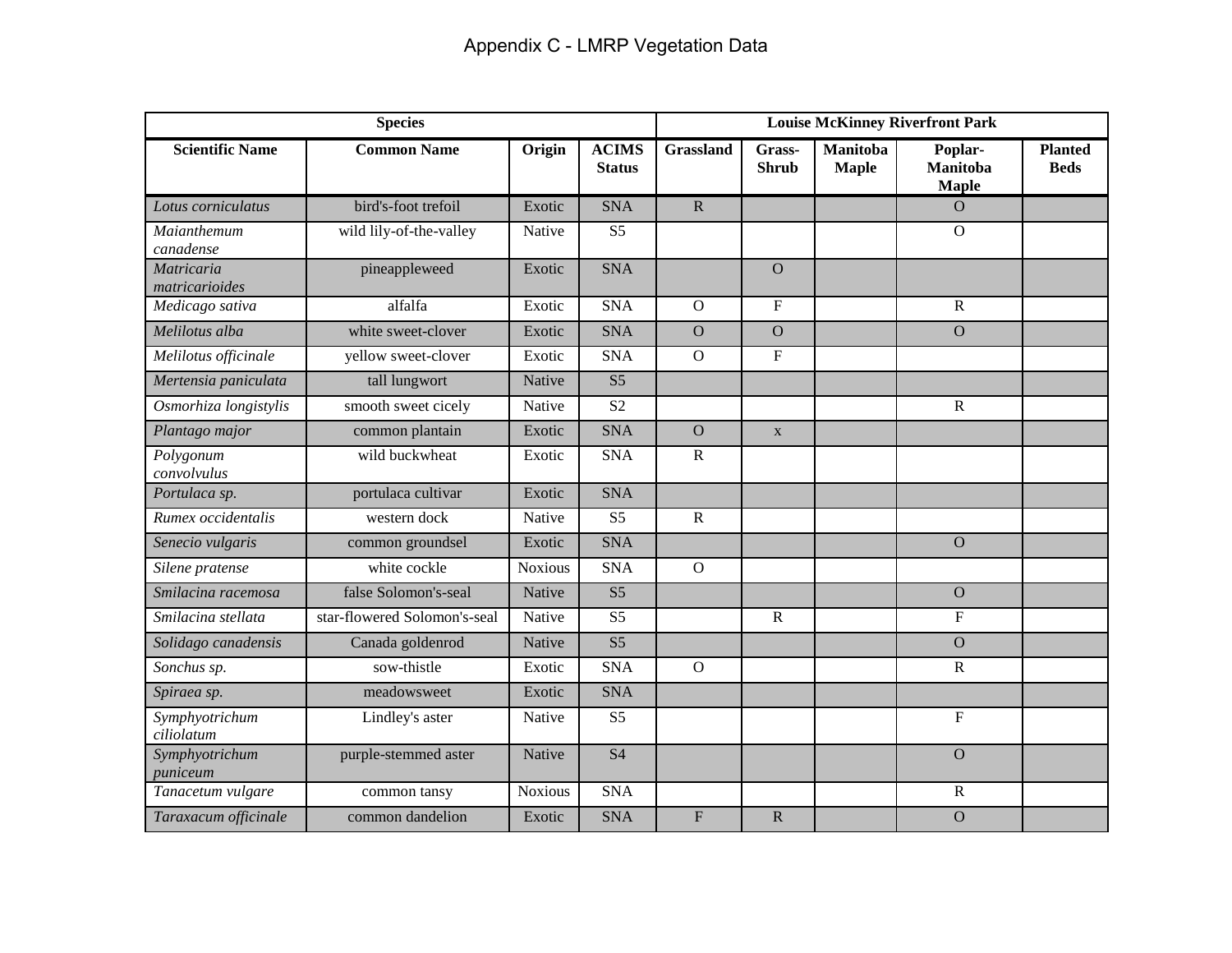| <b>Species</b>            |                       |        |                               | <b>Louise McKinney Riverfront Park</b> |                        |                                 |                                            |                               |
|---------------------------|-----------------------|--------|-------------------------------|----------------------------------------|------------------------|---------------------------------|--------------------------------------------|-------------------------------|
| <b>Scientific Name</b>    | <b>Common Name</b>    | Origin | <b>ACIMS</b><br><b>Status</b> | <b>Grassland</b>                       | Grass-<br><b>Shrub</b> | <b>Manitoba</b><br><b>Maple</b> | Poplar-<br><b>Manitoba</b><br><b>Maple</b> | <b>Planted</b><br><b>Beds</b> |
| Thlaspi arvense           | stinkweed             | Exotic | <b>SNA</b>                    | $\mathbf{O}$                           | $\mathbf{O}$           |                                 | ${\bf R}$                                  |                               |
| Tragopogon dubius         | common goat's-beard   | Exotic | <b>SNA</b>                    | $\overline{O}$                         |                        |                                 |                                            |                               |
| Trifolium hybridum        | alsike clover         | Exotic | <b>SNA</b>                    | $\mathbf{A}$                           |                        |                                 | $\overline{O}$                             |                               |
| Trifolium pratense        | white clover          | Exotic | <b>SNA</b>                    |                                        |                        |                                 | $\overline{O}$                             |                               |
| Trifolium repens          | red clover            | Exotic | <b>SNA</b>                    | $\mathbf F$                            |                        |                                 |                                            |                               |
| Urtica dioica             | common nettle         | Native | S <sub>5</sub>                |                                        |                        |                                 | $\overline{\mathbf{R}}$                    |                               |
| Veronica peregrina        | hairy speedwell       | Native | S <sub>5</sub>                | $\mathbf R$                            |                        |                                 |                                            |                               |
| Vicia americana           | wild vetch            | Native | S <sub>5</sub>                | $\mathbf{A}$                           | $\overline{O}$         |                                 | $\boldsymbol{\rm{A}}$                      |                               |
| Vicia cracca              | tufted vetch          | Exotic | <b>SNA</b>                    | $\mathbf{O}$                           |                        |                                 | $\mathbf R$                                |                               |
| Viola canadensis          | western Canada violet | Native | S <sub>5</sub>                |                                        |                        |                                 | $\mathbf O$                                |                               |
| Agropyron<br>pectiniforme | crested wheatgrass    | Exotic | <b>SNA</b>                    | $\mathbf{A}$                           | $\mathbf F$            |                                 | $\mathbf{O}$                               |                               |
| Agropyron sp.             | wheatgrass            | Exotic | <b>SNA</b>                    |                                        |                        |                                 |                                            |                               |
| Avena sp.                 | oat cultivar          | Exotic | <b>SNA</b>                    | $\mathbf R$                            | $\mathbf R$            |                                 |                                            |                               |
| <b>Bromus</b> inermis     | smooth brome          | Exotic | <b>SNA</b>                    | $\mathbf D$                            | D                      | $\mathbf{A}$                    | D                                          |                               |
| Elymus lanceolatus        | northern wheatgrass   | Native | S <sub>5</sub>                | $\mathbf{A}$                           |                        |                                 |                                            |                               |
| Elymus trachycaulus       | slender wheatgrass    | Native | $\overline{S5}$               | $\mathbf{A}$                           | $\mathbf{A}$           |                                 | $\overline{O}$                             |                               |
| Elytrigia repens          | quack grass           | Exotic | <b>SNA</b>                    | $\mathbf{A}$                           | $\mathbf{A}$           | $\overline{F}$                  | $\overline{F}$                             |                               |
| Hordeum jubatum           | foxtail barley        | Native | S <sub>5</sub>                | $\overline{O}$                         | $\overline{O}$         |                                 | $\overline{O}$                             |                               |
| Leymus innovatus          | hairy wild rye        | Native | $\overline{S5}$               |                                        |                        |                                 | $\mathbf R$                                |                               |
| Phalaris arundinacea      | reed canary grass     | Native | S <sub>5</sub>                | $\mathbf D$                            | $\overline{O}$         | $\mathbf{A}$                    |                                            |                               |
| Phleum pratense           | timothy               | Exotic | <b>SNA</b>                    | $\mathbf R$                            |                        |                                 |                                            |                               |
| Poa pratensis             | Kentucky bluegrass    | Native | S <sub>5</sub>                | $\mathbf{A}$                           | $\mathbf{A}$           | ${\bf F}$                       | $\mathbf O$                                |                               |
| Alnus viridis             |                       |        |                               |                                        |                        |                                 | $\overline{O}$                             |                               |
| Amelanchier alnifolia     | saskatoon             | Native | $\overline{S5}$               |                                        |                        |                                 | $\overline{F}$                             |                               |
| Caragana arborescens      | common caragana       | Exotic | <b>SNA</b>                    | $\mathbf{O}$                           | A/D                    |                                 |                                            |                               |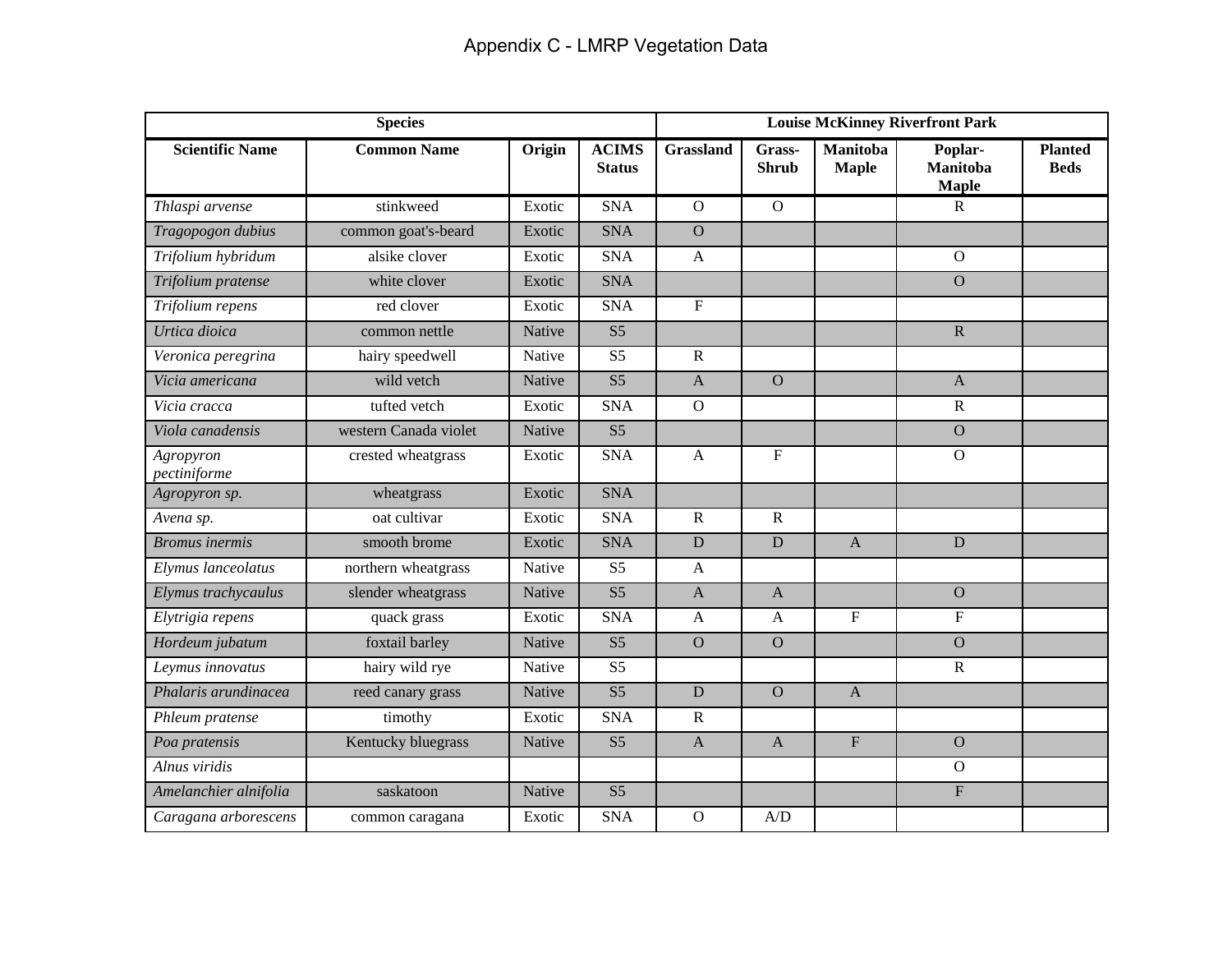| <b>Species</b>                 |                       |        |                               | <b>Louise McKinney Riverfront Park</b> |                        |                                 |                                            |                               |
|--------------------------------|-----------------------|--------|-------------------------------|----------------------------------------|------------------------|---------------------------------|--------------------------------------------|-------------------------------|
| <b>Scientific Name</b>         | <b>Common Name</b>    | Origin | <b>ACIMS</b><br><b>Status</b> | <b>Grassland</b>                       | Grass-<br><b>Shrub</b> | <b>Manitoba</b><br><b>Maple</b> | Poplar-<br><b>Manitoba</b><br><b>Maple</b> | <b>Planted</b><br><b>Beds</b> |
| Cornus sp.                     | variegated dogwood    | Exotic | <b>SNA</b>                    |                                        |                        |                                 |                                            | $\mathbf{X}$                  |
| Cornus stolonifera             | red-osier dogwood     | Native | S <sub>5</sub>                |                                        |                        | $\overline{O}$                  | $\mathbf{A}$                               |                               |
| Corylus cornuta                | beaked hazelnut       | Native | S <sub>5</sub>                |                                        |                        |                                 | $\mathbf X$                                |                               |
| Crataegus sp.                  | hawthorn cultivar     | Exotic | <b>SNA</b>                    |                                        | $\overline{O}$         |                                 |                                            |                               |
| Elaeagnus sp.                  | oleaster              | Exotic | <b>SNA</b>                    | $\overline{O}$                         |                        |                                 |                                            | $\mathbf{X}$                  |
| Lonicera dioica                | twining honeysuckle   | Native | S <sub>5</sub>                |                                        |                        |                                 | $\mathbf R$                                |                               |
| Lonicera involucrata           | bracted honeysuckle   | Native | S <sub>5</sub>                |                                        |                        |                                 | $\overline{O}$                             |                               |
| Lycium sp.                     | goji berry            | Exotic | <b>SNA</b>                    |                                        | ${\bf R}$              |                                 | $\mathbf R$                                |                               |
| Prunus pensylvanica            | pin cherry            | Native | S <sub>5</sub>                |                                        |                        |                                 | $\overline{O}$                             |                               |
| Prunus sp.                     | cherry                | Exotic | <b>SNA</b>                    |                                        |                        |                                 |                                            |                               |
| Prunus virginiana              | chokecherry           | Native | S <sub>5</sub>                | $\mathbf R$                            |                        |                                 | $\overline{\mathrm{F}}$                    |                               |
| Ribes hirtellum                | wild gooseberry       | Native | <b>S4</b>                     |                                        |                        |                                 | $\overline{O}$                             |                               |
| Ribes triste                   | wild red currant      | Native | S <sub>5</sub>                |                                        |                        |                                 | $\overline{F}$                             |                               |
| Rosa acicularis                | prickly rose          | Native | S <sub>5</sub>                | $\mathbf{A}$                           |                        |                                 | ${\bf D}$                                  |                               |
| Rosa sp.                       | rose                  | Exotic | <b>SNA</b>                    |                                        |                        |                                 |                                            | $\mathbf{X}$                  |
| Sorbus acuparia                | European mountain-ash | Exotic | <b>SNA</b>                    |                                        |                        |                                 | $\mathbf R$                                |                               |
| Symphoricarpos alba            | snowberry             | Native | S <sub>5</sub>                |                                        |                        |                                 | $\mathbf{A}$                               |                               |
| Symphoricarpos<br>occidentalis | buckbrush             | Native | S <sub>5</sub>                | $\mathbf{A}$                           | $\overline{F}$         |                                 |                                            |                               |
| Syringa vulgaris               | common lilac          | Exotic | <b>SNA</b>                    |                                        | O/A                    |                                 |                                            |                               |
| Viburnum edule                 | low-bush cranberry    | Native | S <sub>5</sub>                |                                        |                        |                                 | ${\bf F}$                                  |                               |
| Acer negundo                   | Manitoba maple        | Exotic | <b>SNA</b>                    | $\overline{O}$                         | ${\bf F}$              | D                               | $\mathbf D$                                |                               |
| Acer sp.                       | maple                 | Exotic | <b>SNA</b>                    |                                        |                        |                                 |                                            |                               |
| Aesculus glabra                | Ohio buckeye          | Exotic | <b>SNA</b>                    |                                        |                        |                                 |                                            |                               |
| Fraxinus<br>pensylvanicus      | green ash             | Exotic | <b>SNA</b>                    |                                        |                        |                                 |                                            |                               |